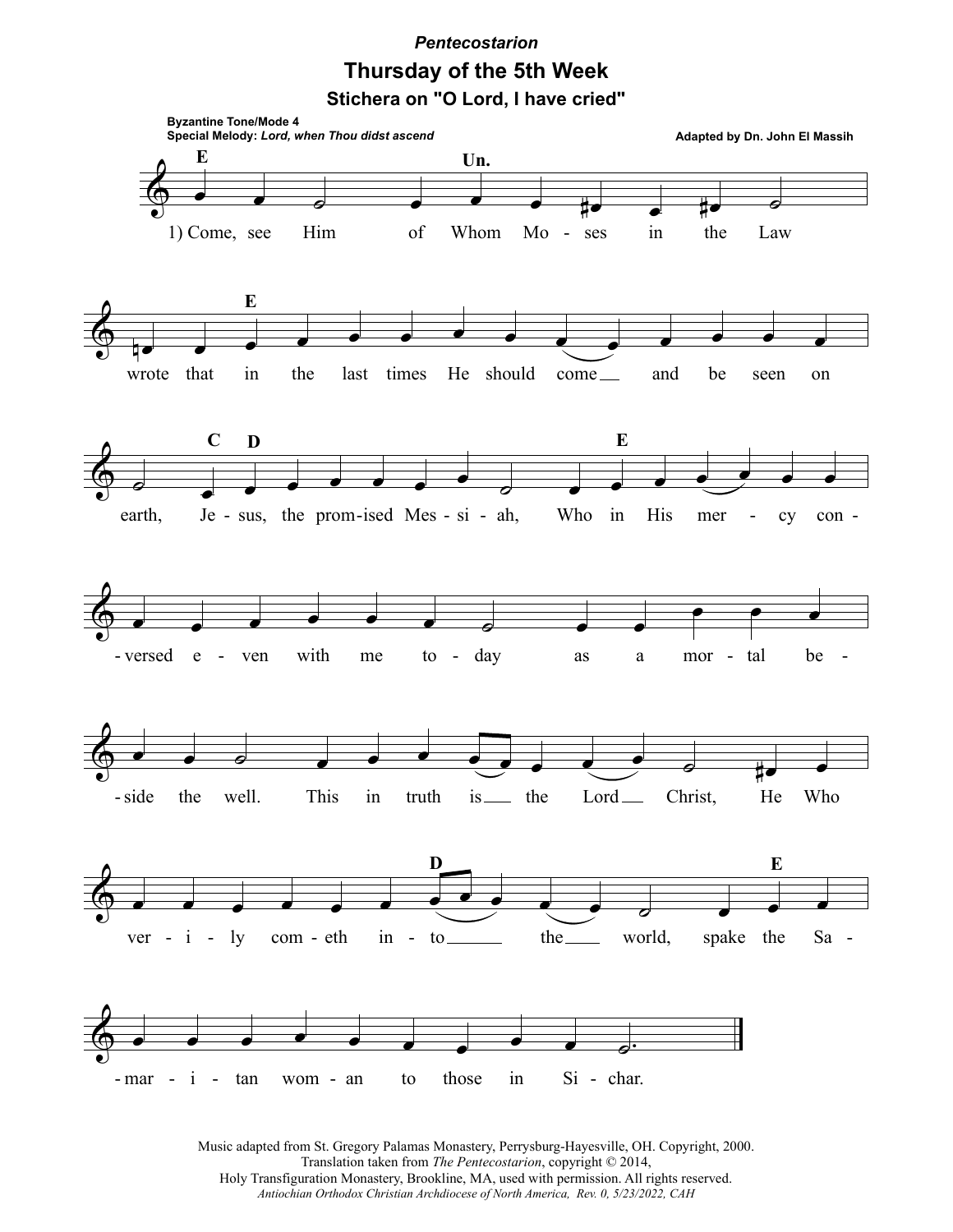

Music adapted from St. Gregory Palamas Monastery, Perrysburg-Hayesville, OH. Copyright, 2000. Translation taken from *The Pentecostarion*, copyright © 2014, Holy Transfiguration Monastery, Brookline, MA, used with permission. All rights reserved. *Antiochian Orthodox Christian Archdiocese of North America, Rev. 0, 5/23/2022, CAH*